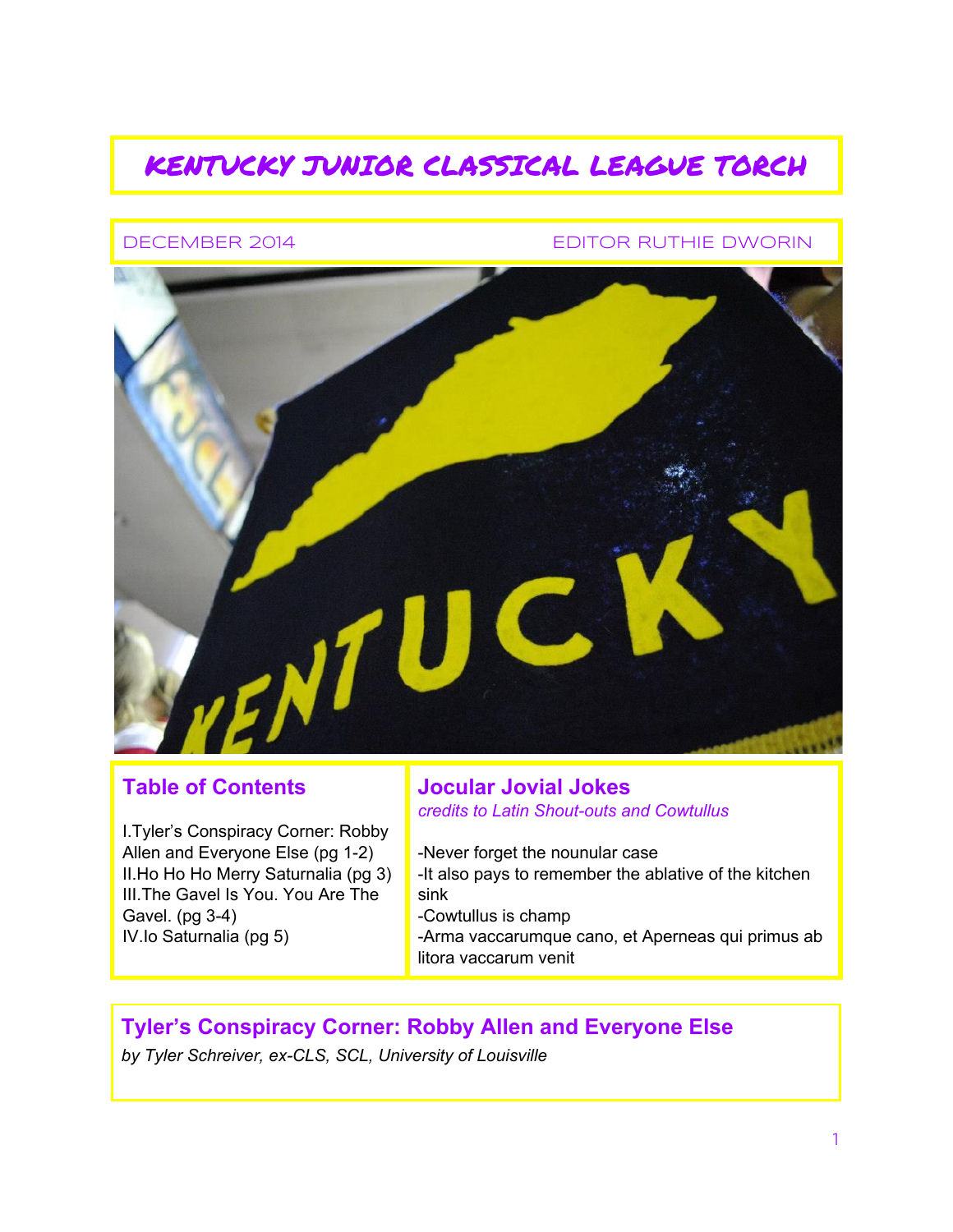Robby Allen. That's a name you can trust, right? Think again. This past month, between studying for finals and playing video games, I've been getting my sleuth on concerning this KJCL public figure. And let me tell you, I have learned a lot about this "man of the people."

Let's start with his most obvious feature: his hair. Robby Allen claims to have loved the Romans and Roman culture from the time that he was a small child to being elected 1st Vice President. Here's some food for thought: if he loved the Romans so much, wouldn't his hairstyle be a little more Romanesque? Last time I checked, the Romans weren't all that into purple mohawks.

When I asked my editor, Ruthie Dworin, about this predicament, she was very short-worded with me telling me that not everything is about the classics in everybody's life, but I called BULL. Aren't all of the members of the Junior Classical League--and especially her board members--obsessed with Latin 24/7? Obviously there is some sort of rift in the board and a coup in the making.

Now you might be wondering how this is even going to get published. You might be wondering how Ruthie could ever let this get published. She runs the Torch, doesn't she? Here's the best part: Bari and I are tight.

Bari Clements is a state co-chair for Kentucky JCL. She has served us for over twenty years and I personally witnessed her receiving her award at the last NJCL conference at Emory University. Bari and I grew very close over conference, which is why I am comfortable referring to her as "Bari," as we are on a first name basis. Anyways, having friends in high places is a nice thing to have as a professional sleuth. Bari has power over Ruthie. Bari has power over all. Consequently, my detective work keeps Bari on her heels because if she ever oversteps her territory, I'm always right there to defame her to the people.

Anyways, what have we covered so far, pueros et puellas? From my past issues, you have heard that Kelly Kusch is not to be trusted, and you have also heard that Jason Grout and Alex Schlake are in cahoots. Now Ruthie and Robby are plotting together as well. And who does that leave to keep this mess of a board together? Bari Clements. And who keeps her in line? That would be me. I serve the people of the Junior Classical League not for the hefty salary, or fame, or women that come along with it, but because I love and respect her. Maybe I should lead her instead?



Robby Allen, Jason Grout, Alex Schlake, Bari Clements, and Ruthie Dworin looking suspicious; photo credzzzzzzz to Mackenzie *Gordon, KJCL Historian 2014-2015*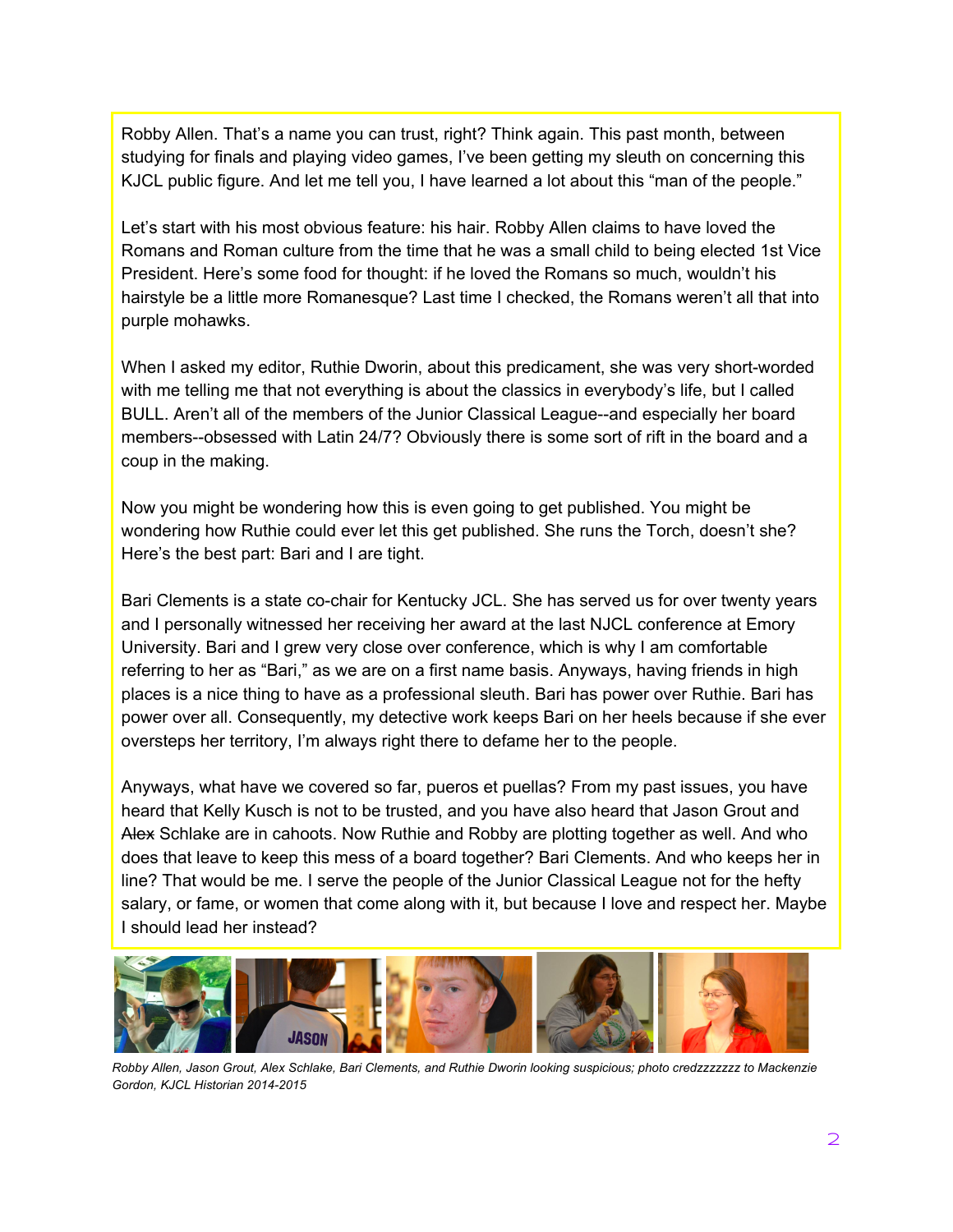# **Ho Ho Ho Merry Saturnalia**

*by Grace Edelen, Louisville Classical Academy JCL President*

While many youths may be obsessing over candy canes, studying for midterms, or constantly singing Christmas songs such as "Last Christmas" (which is by far my least favorite), the youngins at Louisville Classical Academy prepped for not one but TWO Secret Santa--or Secret Saturnalia if you're a true Roman nerd--events. The idea came from our vivacious 2nd VP and there was excitement all around. The first Secret Saturnalia/Santa was for each giddy LCA delegate while the second included buying necessities such as soap, art or school supplies, and blankets for Home of the Innocents. Both went over well with a minimum of jealousy between delegates and a hefty bag of gifts for the families at the Home. As Paula Deen might say, have a Merry Saturnalia from our delegation to yours.



*Saturnalia; photo credzzzzzzzzz to Robby Allen*

**The Gavel Is You. You Are the Gavel.** *by Catherine Li, KJCL Parliamentarian 20142015*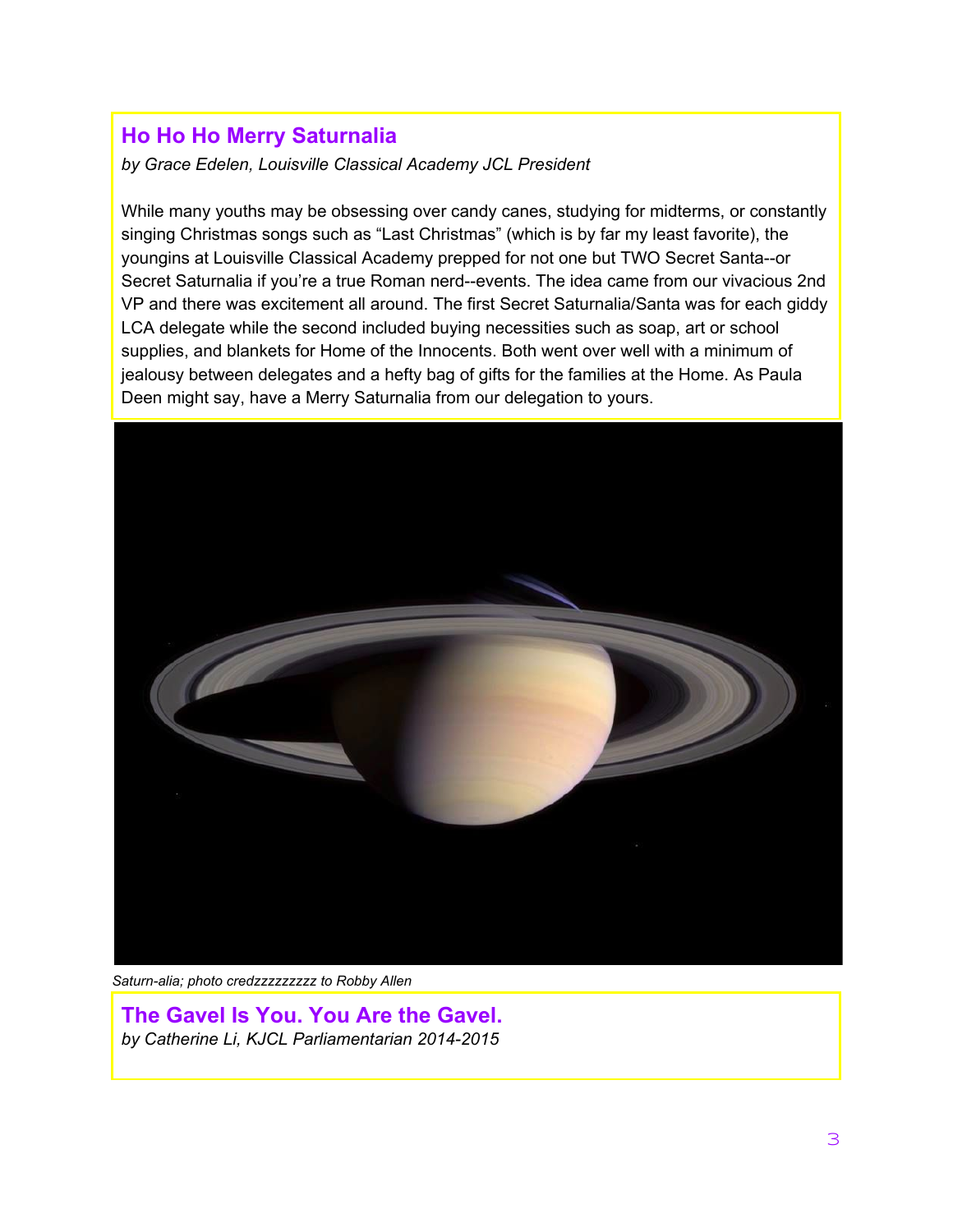Are you good at banging a gavel? Or do you have a voice that can withstand lots of screaming? Maybe you take really good Instagram pictures. Whatever your talent is, there's a KJCL office for you!

But in all seriousness, I encourage every JCL-er to consider running for state office. Anyone can run, as long as you are a member of a local chapter in good standing, have attended at least one KJCL Convention, and will not graduate high school before the 2016 state convention. And of course, you must attend the 2015 state convention... But everyone should do that anyways!

And with convention in less than two months, the time to pre-file is now! Pre-filing is simply completing the candidate application and submitting it to me before January 23. One advantage of pre-filing is that if more than two people run for an office and only one has prefiled, the prefiled nominee automatically becomes one of the two candidates. Also, pre-filed candidates don't need to give a speech at Nom Com (Nominations Committee) unless two other people have pre-filed for the same office.

To pre-file, download the candidate application here: [http://www.kyjcl.org/Officer\\_Duties.html.](http://www.kyjcl.org/Officer_Duties.html) You can fill out the application directly from your computer, print it out, and have your parent/guardian and sponsor sign it. Or, if you'd prefer to print out the application first, send me an email and I'll give you the printable version. Either way, simply scan and email me your completed application by January 5 and you'll be ready to run!

Do keep in mind that being a member of the state board is a big responsibility that requires enthusiasm and commitment. Therefore, please look over the list of officer duties before you pre-file.

If you have any questions, feel free to contact me at kiclparliamentarian@gmail.com. Bona fortuna!



Madison Light speaking at NJCL 2014; the 2014-2015 KJCL officer board (minus Janice); photo credzzzzzz: Mackenzie Gordon, *20142015 KJCL Historian*

### **Io Saturnalia!**

*by Ellie Baker, duPont Manual JCL President*

The duPont Manual JCL is relatively new, but throughout our short three years as a club, we have on popular tradition that could never be forgotten: our Saturnalia party. Saturnalia, a